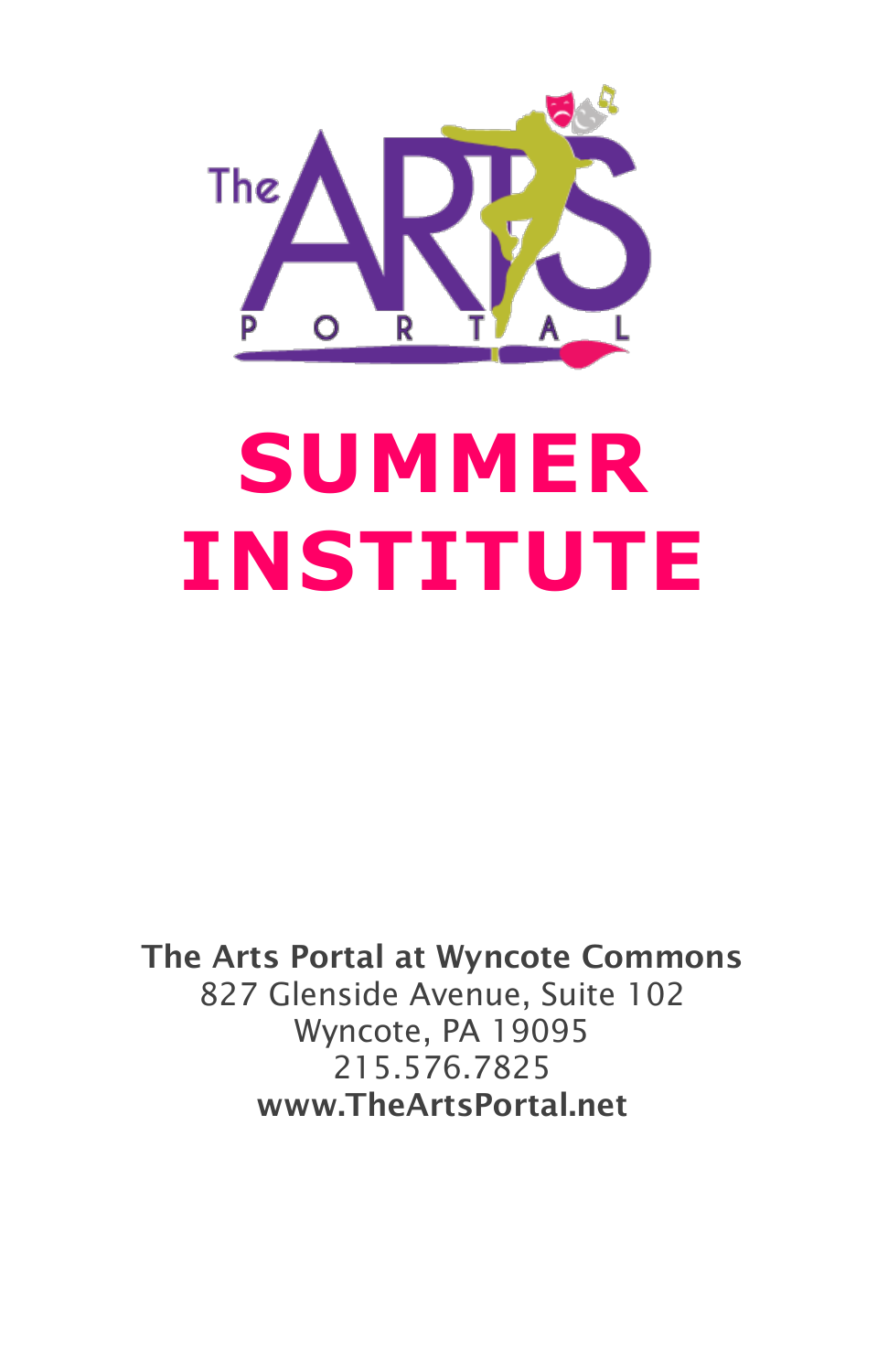

The Arts Portal Summer Institute (TAPSI) is a place where the arts come alive. This summer, students throughout the Delaware Valley will come to The Arts Portal to study music, theatre, visual arts, creative writing, dance and more. Students will learn from experienced artists and educators and develop their talents along with other students who share a passion for the arts.

TAPSI is designed for the optimal summer arts experience for youth. We have hand-selected some of the regions' most decorated emerging and established forerunners in the arts to ensure a high-quality summer experience at all levels. In addition, we offer courses in fencing, puppetry, beginner rock climbing as well as culturally enriched field trips. Our gifted and professionally trained artists are youth-friendly and highly skilled in their respective crafts! The TAPSI curriculum has been uniquely cultivated to maximize engagement and enjoyment. TAPSI is the ideal place for your teens and tweens to enjoy the perfect mix of the arts. Register Today at [www.TheArtsPortal.net.](http://www.theartsportal.net/)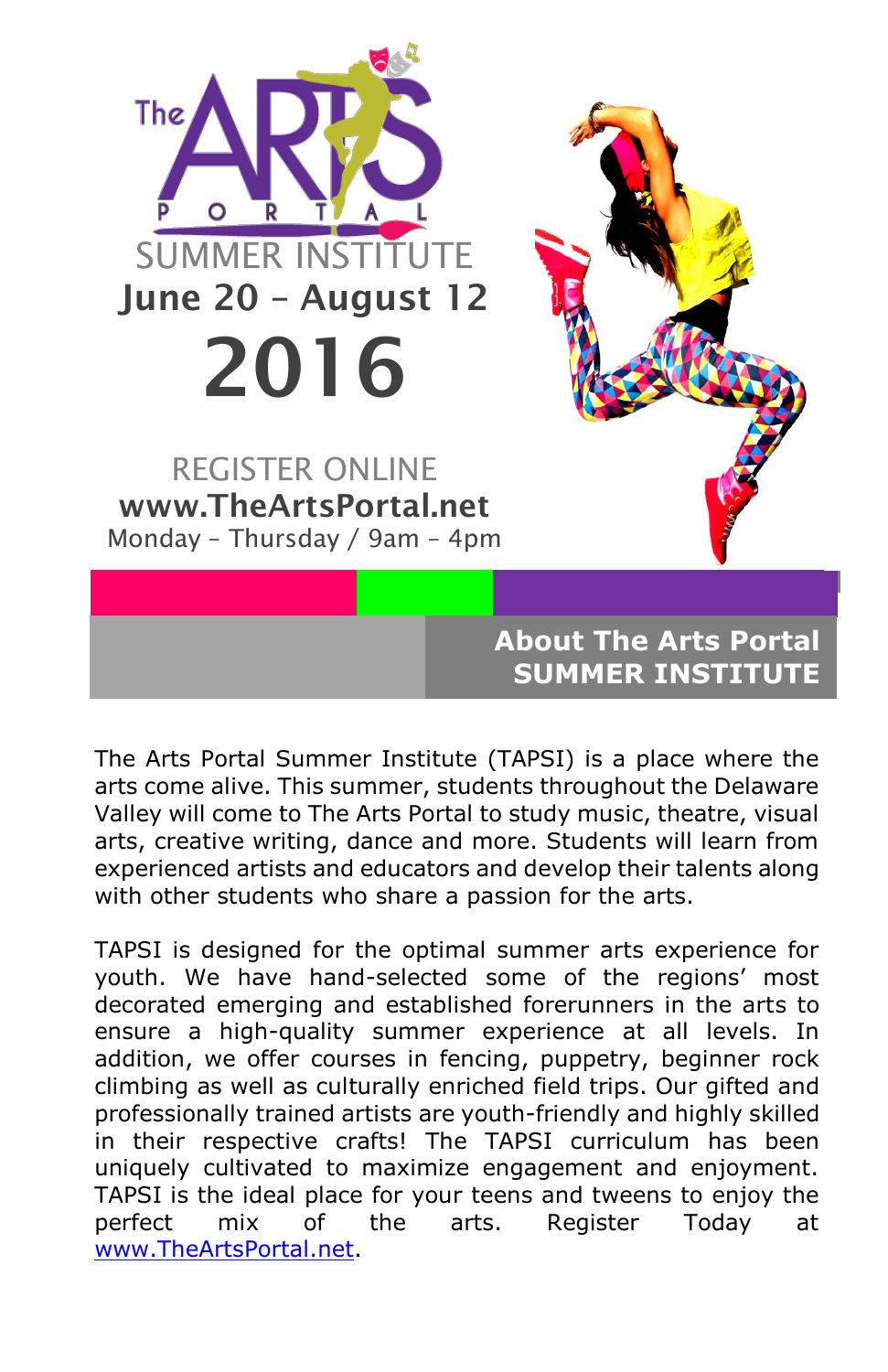## CHARTER SCHOOL SERVICES, LLC (CHSS)

**Charter School Services, LLC. (CHSS).** TAPSI is owned and operated by Charter School Services, LLC. CHSS is an educational resource company providing academic services to charter, public, private and parochial schools throughout the Delaware Valley. For over 18 years, we have served as a successful bridge for parents and **organizations** seeking qualified and engaged educators to support and improve children's academic performance and selfesteem. Our innovative educational resources provide engaging content to students in grades Pre-K – 12.

CHSS teachers and tutors are highly qualified and have diverse professional and educational backgrounds. They act as advisors, consultants, teachers and lecturers in universities and in local schools. It is through their help, experience and guidance that we are able to assist teachers, students and parents in having a better understanding of education today.

In addition to The Arts Portal Summer Institute, CHSS offers a variety of programs and services including:

**KidVersity**, an Expressive Arts Afterschool Program designed for students in grades 2 – 12. KidVersity offers visual and performance based classes in art, creative writing, dance, drama, music, photography, yoga and more. Children attend workshops directed by professional instructors and they participate in a final performance or Art Presentation at the end of each course.

**Harmony Green Planet**, an educational, eco-friendly, greening program, explores sustainability issues through the integration of greening activities into science, art, humanities, math, language and art curriculums. Programs are facilitated on school premises, which are utilized as hands-on laboratories that offer opportunities for realworld environmental problemsolving.

For additional information about CHSS Services and Programs, please visit us online at **www.charterschoolsvcs.com**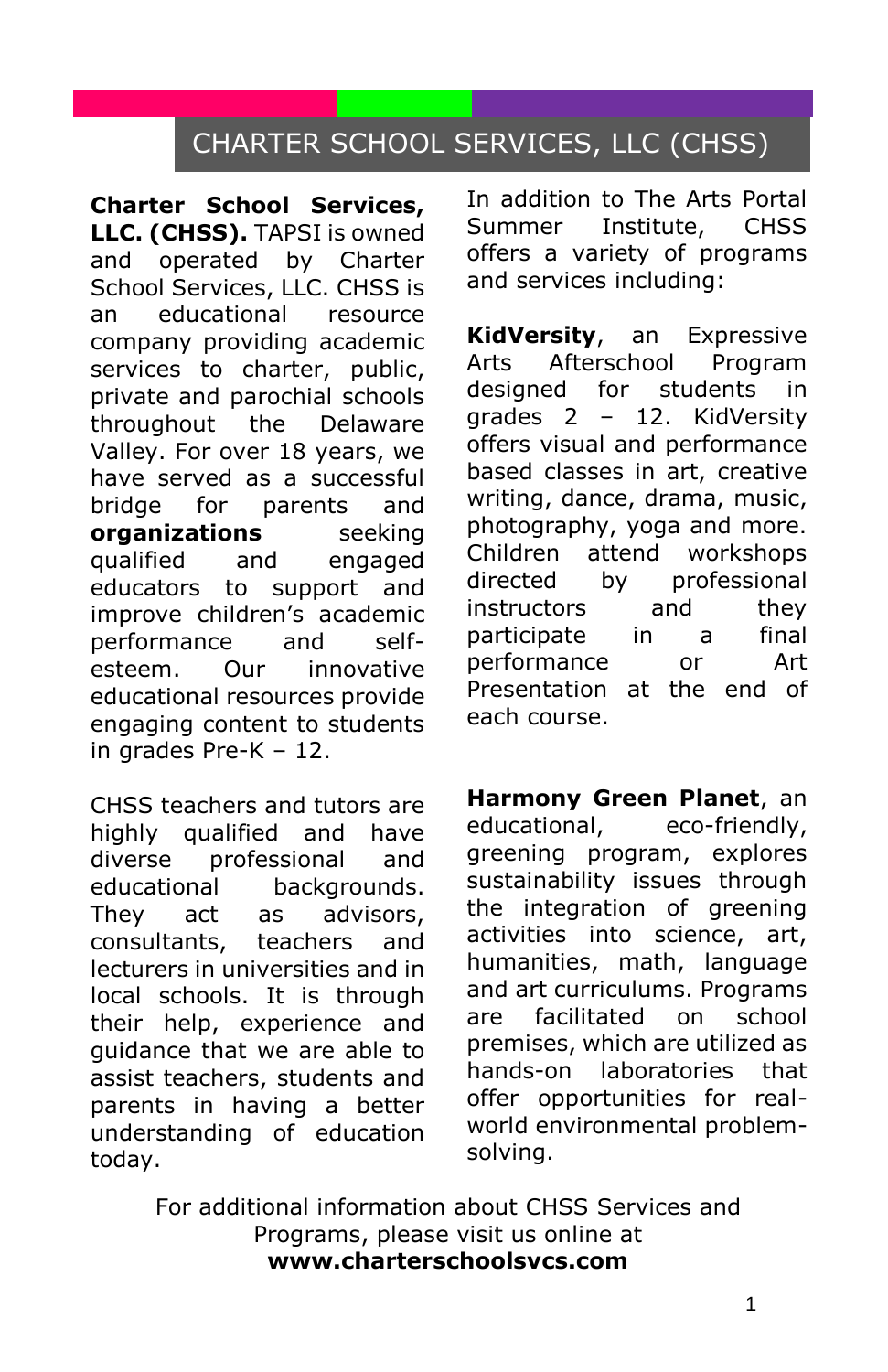

# **COURSE DESCRIPTIONS**

### Additional Options

- Before/After Care
- Babysitting Certification
- Yoga
- Rock Climbing

#### **STUDIO ART**

Campers will conduct research and create a variety of art forms including: painting, clay molding, textiles, sculpting, mosaics and more…

#### **MUSIC FOR THE STAGE**

Campers will learn singing techniques, music terminology, songwriting, stage performance skills and prepare a musical selection for live performance.

#### **DANCE, IMPROV & CHOREOGRAPHY**

Campers will learn fundamentals and choreographed movements of African Dance, Modern Dance and Hip Hop.

#### **CREATIVE WRITING**

Campers will be challenged to use both their imagination and real-life experience to express themselves through poetry, storytelling, script and song-writing.

#### **THEATER**

Campers will explore theater and acting and participate in the creative and technical process of our TAPSI end of summer production.

#### **FENCING**

The Arts Portal Summer Institute in partnership with the Fencing Academy of Philadelphia North, will offer an exciting and exclusive opportunity to learn the basics of Fencing.

#### **PUPPETRY**

The Arts Portal Summer Institute has partnered with Monkey Boys Entertainment to learn about live Puppetry and performance!